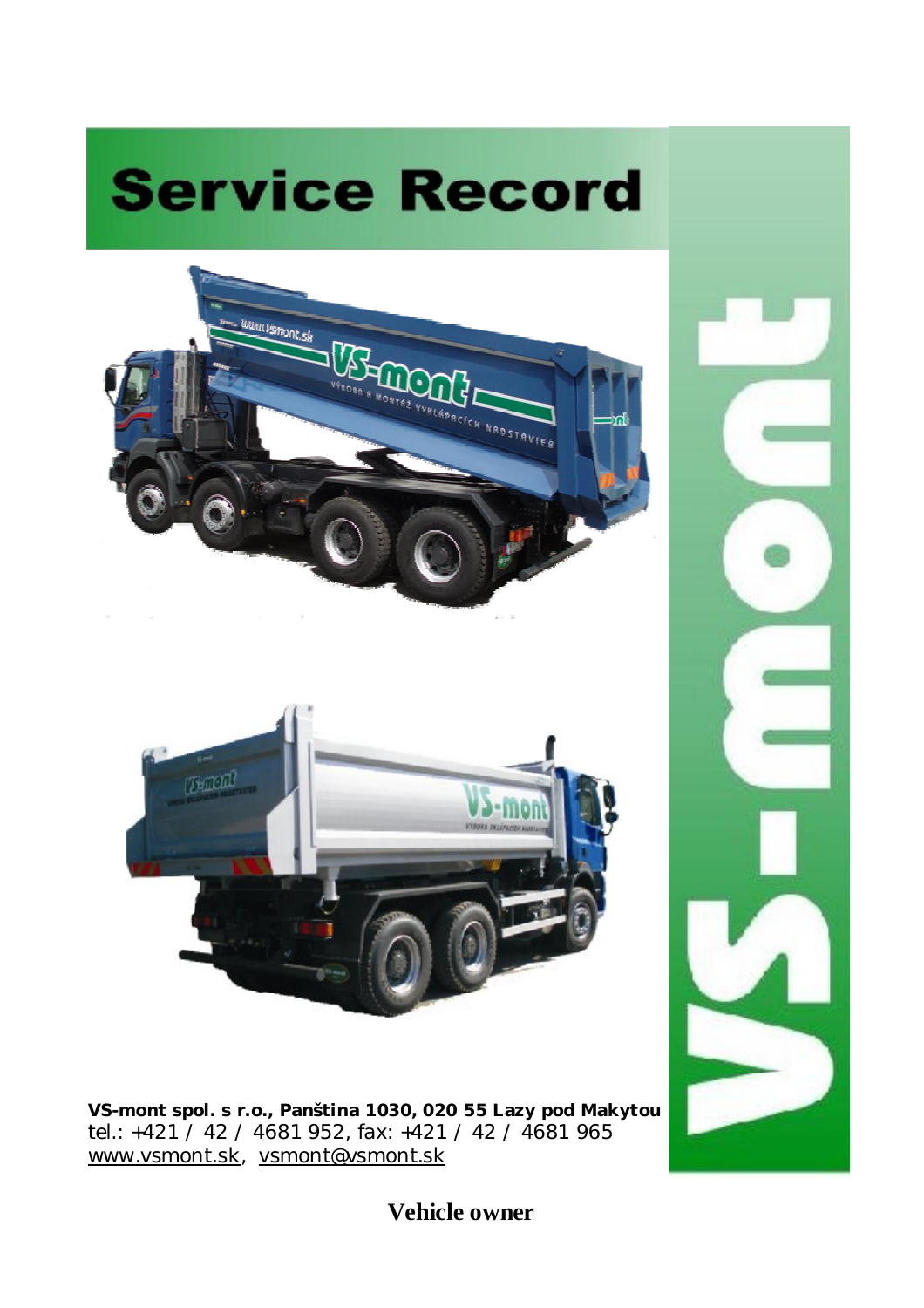The company, VS-mont spol. s r.o., will accept possible claims during the period of guarantee only if prescribed service works were performed on schedule. As evidence of their performance, this Service Booklet is valid and should be completed by the service engineer of VS-mont spol. s r.o. or by the engineer of a given service representative.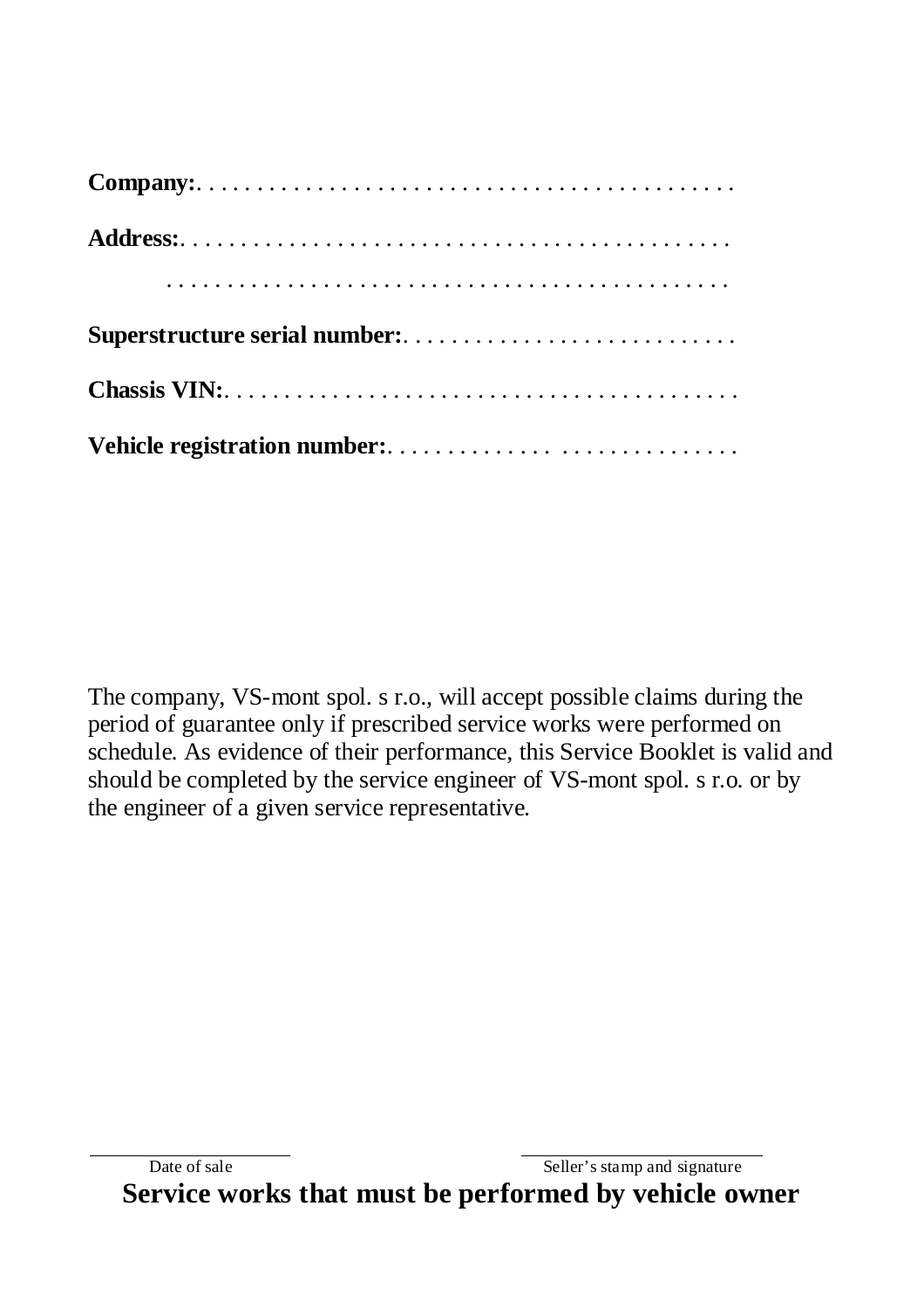All these works must be performed according to *"Abridged Instruction for Driver" and "Service and Accident Instruction of VS-mont".*

- 1. Check the oil in the hydraulic tank always at the start of a working day.
- 2. Check the condition and tightness of hydraulic system joints.
- 3. Check the condition and tightness of the hydraulic pump. If a leak from an inspection hole is detected, this hole must not be sealed in any event, and a professional service must be carried out.
- 4. Check the cleanliness and clearance of the tipping buffer. Check the tightness of safety nuts of adjusting bolts.
- 5. Check the cleanliness of the main piston of body raising. Lubricate of all cutouts once per week.
- 6. Check the cleanliness of sealing and stopping areas of the sides and tailboard.
- 7. Check the condition and quality of securing of side and tailboard closings.
- 8. Regularly lubricate places to be lubricated in accordance with the lubrication chart.
- 9. Exchange oil and lubrication fillings of the whole superstructure in accordance with the covered Mh once a year.
- 10. Check the cleanliness and condition of oil and liquid fillings of the whole superstructure a min. of once per week – if necessary, replacement should be carried out.
- 11. Check the tightness of all bolts and joints of superstructure.
- 12. Check the condition of the underframe and body (flaws, bent girders, rust,...).

## **Damage to bearing parts, omission of regular maintenance or leaving the vehicle in a poor condition can result in an accident or fatal injury being caused.**

## **Superstructure life and safety depend on operation and maintenance.**

- Observe the instructions stated in the *Operating Manual*.
- Prescribed service works must be performed by a professional service of the company VS-mont spol. s r.o. Lazy pod Makytou or by one of its designated service representatives. Working time, replacement parts are charged to the customer.

### **Prescribed works in the** *Service Booklet* **should always be performed when reaching the stated operating kilometres or on the stated schedule..**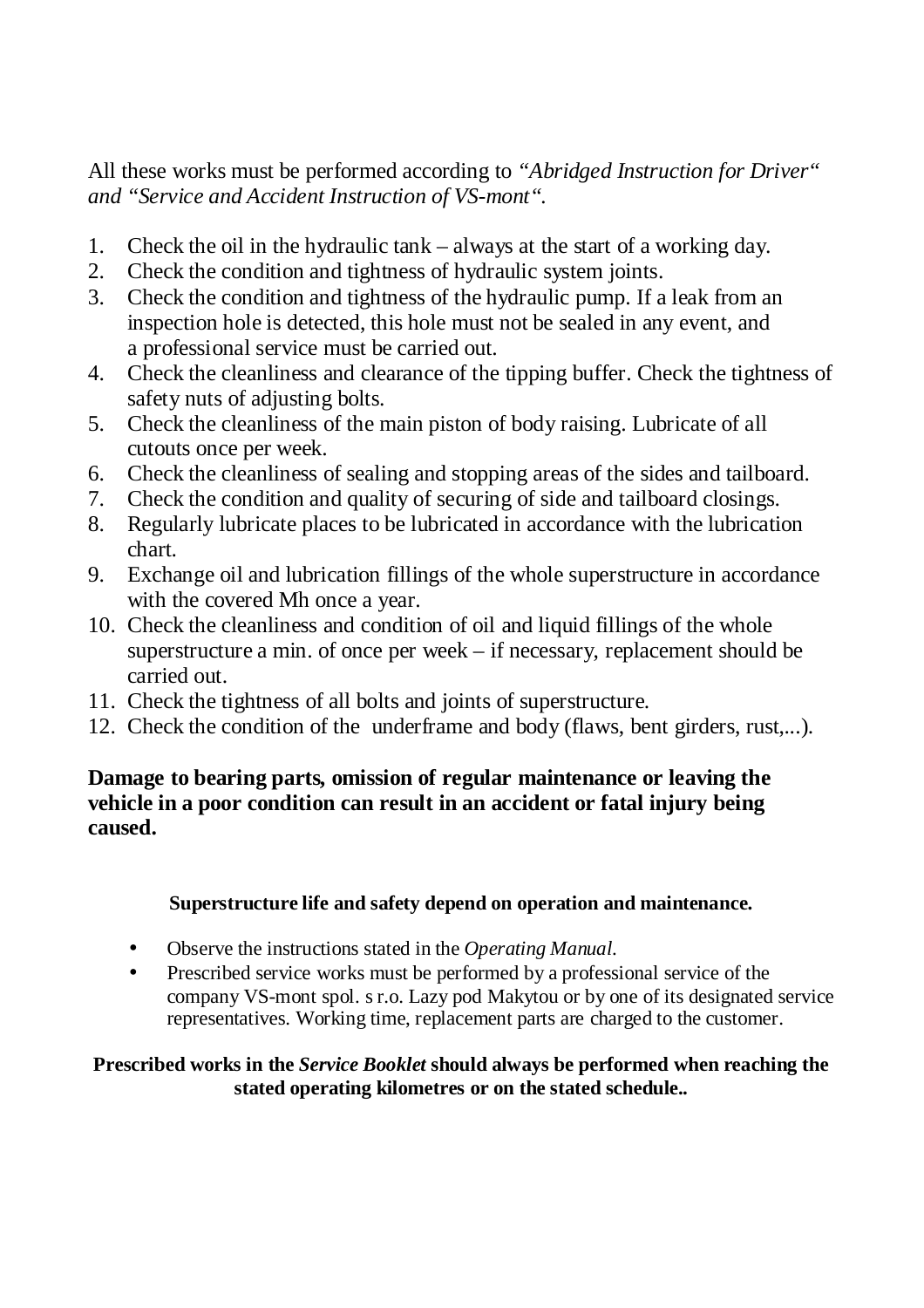# **1st obligatory service inspection after 10 000 km of operation or up to 3 months**

(depending upon which occasion occurs first)

- 1. Check the condition and amount of hydraulic oil.
- 2. Exchange the hydraulic oil filter of tilting.
- 3. Adjust and lubricate the tipping buffer.
- 4. Examine the condition of the main piston, carry out maintenance, clean and lubricate.
- 5. Adjust the tipping angles of the body.
- 6. Check the condition and tension of safety ropes.
- 7. Check the condition and reliability of performance of the sides and tailboard.
- 8. Examine the securing of the sides and tailboard.
- 9. Check the condition of other oil fillings of the superstructure.
- 10. Check the working order of hydraulic pump switching (PTO).
- 11. Check or possibly replace cases and nylon beds of back swinging mechanisms.
- 12. Check the automatic drain valve and distributor.
- 13. Tighten all bearing bolt joints of the superstructure.
- 14. Lubricate all places to be lubricated in accordance with the lubrication chart.
- 15. Check the electrical equipment of superstructure.
- 16. Check the condition of the tarpaulin.
- 17. Test the hydraulic pressure.
- 18. Test general tightness.
- 19. Tilting testing.

# **Service inspection** On:

Engineer Actual operating hours: Tachometer value: Notes:

**Service works stated in the list for given maintenance were performed, the vehicle was handed over without faults.**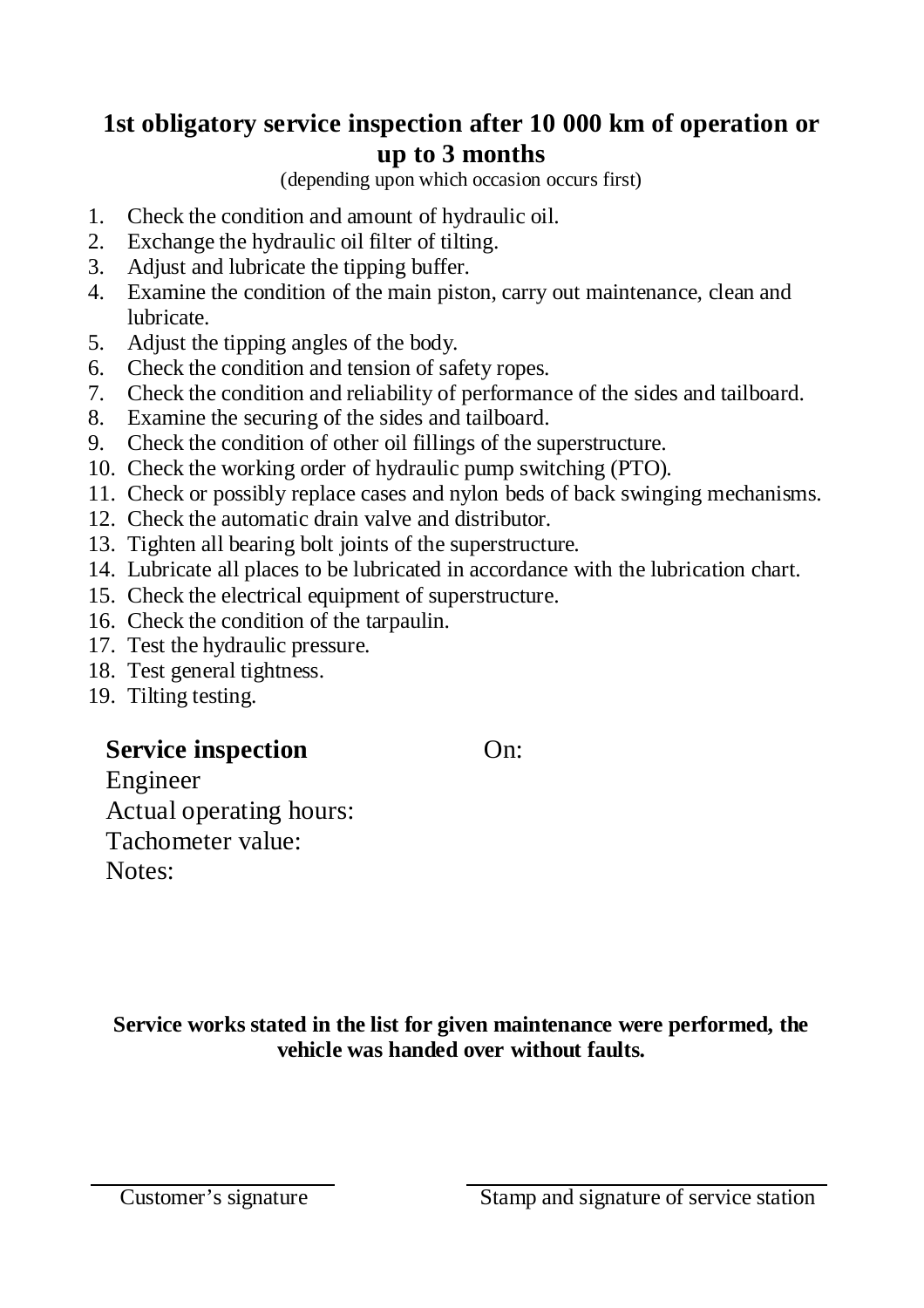# **2nd obligatory service inspection after 30 000 km of operation or up to 12 months**

(depending upon which occasion occurs first)

- 1. Exchange the hydraulic oil.
- 2. Exchange the hydraulic oil filter for tilting.
- 3. Adjust and lubricate the tipping buffer.
- 4. Examine the condition of the main piston, carry out maintenance, clean and lubricate.
- 5. Adjust the tipping angles of the body.
- 6. Check the condition and tension of safety ropes.
- 7. Examine the working order and condition of the securing of tailboard and sides.
- 8. Exchange other oil fillings of the superstructure.
- 9. Check the working order of the hydraulic pump switching (PTO).
- 10. Clean the automatic drain valve and distributor.
- 11. Tighten all bearing bolt joints of the superstructure.
- 12. Lubricate all places to be lubricated in accordance with the lubrication chart.
- 13. Test electrical equipment and check indicators of the superstructure.
- 14. Check of the condition of the tarpaulin.
- 15. Test hydraulic pressure.
- 16. Test general tightness.
- 17. Check or possibly replace cases and nylon beds of back swinging mechanisms.
- 18. Tilting testing.

# **Service inspection** on:

Engineer: Real operating hours: Tachometer value: Notes:

Service works stated in the list for given maintenance were performed, the vehicle was handed over without faults.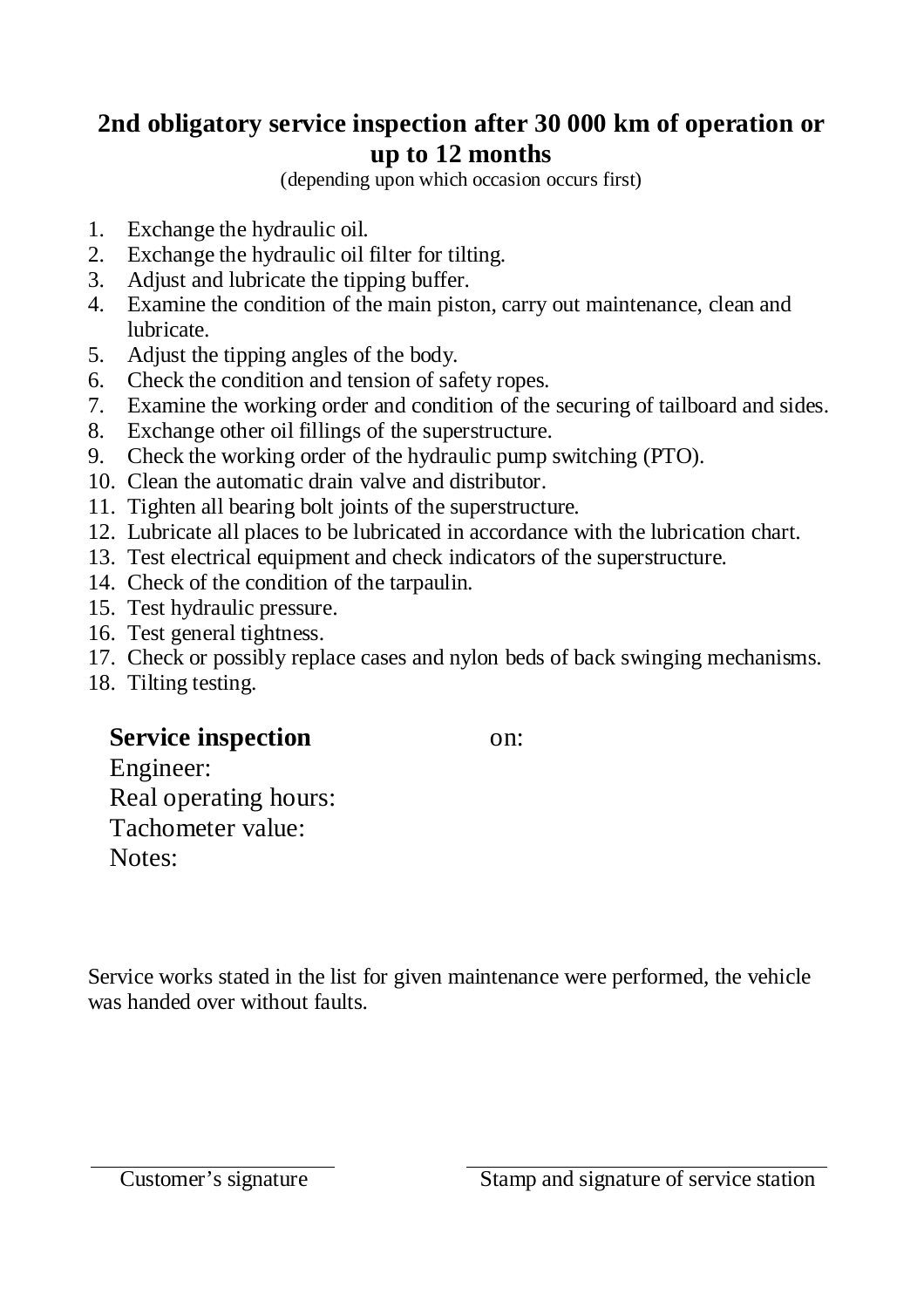# **Plan of superstructure service inspections**

Workshop performing service works is obliged to record their performance into the relevant field of the following table.

| 60,000 operating km  | service 1                                 |
|----------------------|-------------------------------------------|
|                      |                                           |
|                      |                                           |
|                      |                                           |
|                      |                                           |
|                      |                                           |
|                      |                                           |
|                      |                                           |
|                      |                                           |
|                      |                                           |
|                      |                                           |
|                      |                                           |
|                      |                                           |
|                      | Date, stamp of service station, signature |
|                      |                                           |
| 90,000 operating km  | service 2                                 |
|                      |                                           |
|                      |                                           |
|                      |                                           |
|                      |                                           |
|                      |                                           |
|                      |                                           |
|                      |                                           |
|                      |                                           |
|                      |                                           |
|                      |                                           |
|                      |                                           |
|                      | Date, stamp of service station, signature |
|                      | service 1                                 |
| 120,000 operating km |                                           |
|                      |                                           |
|                      |                                           |
|                      |                                           |
|                      |                                           |
|                      |                                           |
|                      |                                           |
|                      |                                           |
|                      |                                           |
|                      |                                           |
|                      |                                           |
|                      |                                           |
|                      | Date, stamp of service station, signature |
|                      |                                           |
| 150,000 operating km | Service 2                                 |
|                      |                                           |
|                      |                                           |
|                      |                                           |
|                      |                                           |
|                      |                                           |
|                      |                                           |
|                      |                                           |
|                      |                                           |
|                      |                                           |
|                      |                                           |
|                      |                                           |
|                      |                                           |
|                      |                                           |
|                      |                                           |
|                      | Date, stamp of service station, signature |
|                      |                                           |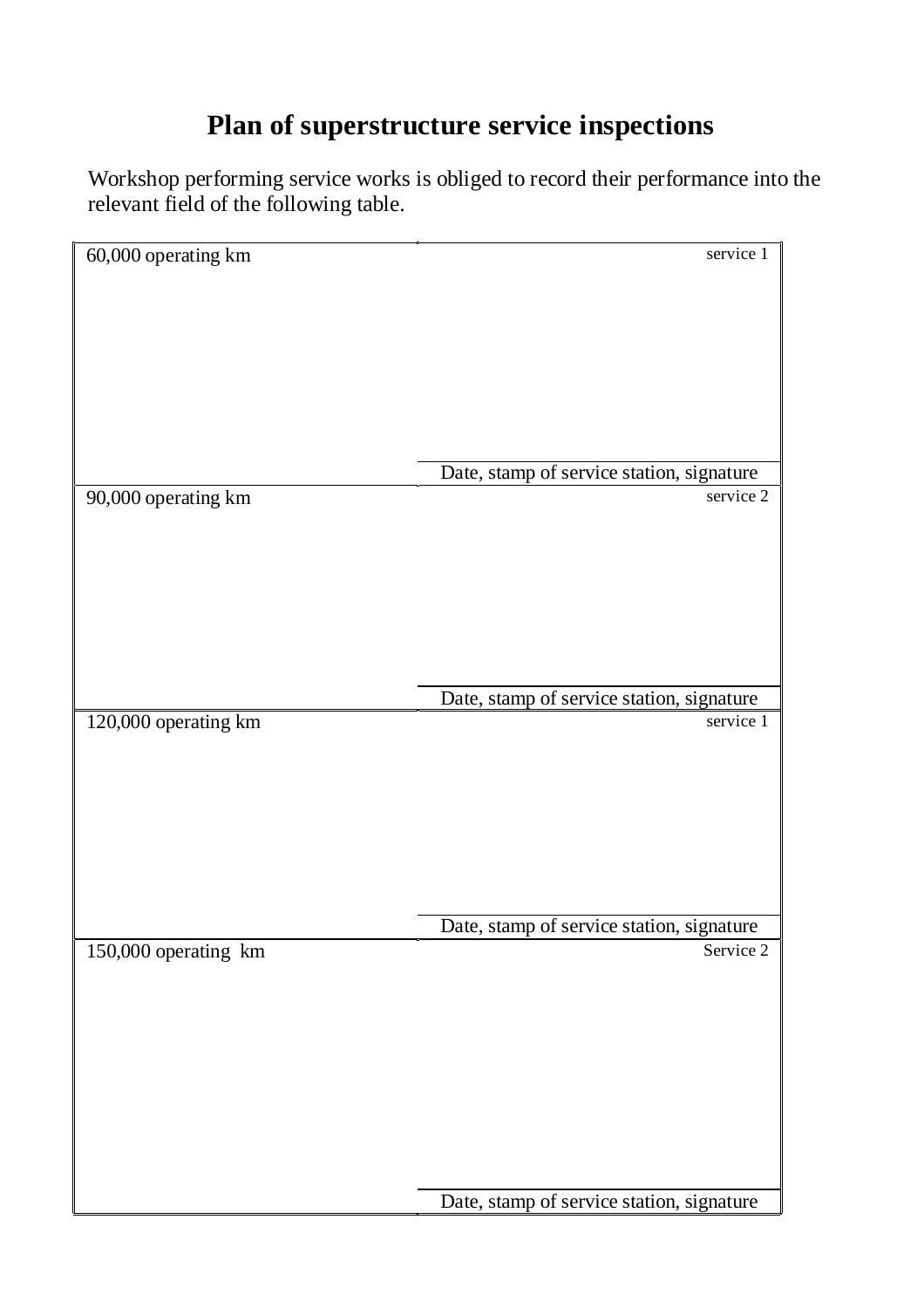| 180,000 operating km | Service 1                                 |
|----------------------|-------------------------------------------|
|                      |                                           |
|                      |                                           |
|                      |                                           |
|                      |                                           |
|                      |                                           |
|                      |                                           |
|                      |                                           |
|                      |                                           |
|                      | Date, stamp of service station, signature |
| 210,000 operating km | Service 2                                 |
|                      |                                           |
|                      |                                           |
|                      |                                           |
|                      |                                           |
|                      |                                           |
|                      |                                           |
|                      |                                           |
|                      |                                           |
|                      | Date, stamp of service station, signature |
| 240,000 operating km | service 1                                 |
|                      |                                           |
|                      |                                           |
|                      |                                           |
|                      |                                           |
|                      |                                           |
|                      |                                           |
|                      |                                           |
|                      | Date, stamp of service station, signature |
| 270,000 operating km | Service 2                                 |
|                      |                                           |
|                      |                                           |
|                      |                                           |
|                      |                                           |
|                      |                                           |
|                      |                                           |
|                      |                                           |
|                      |                                           |
|                      | Date, stamp of service station, signature |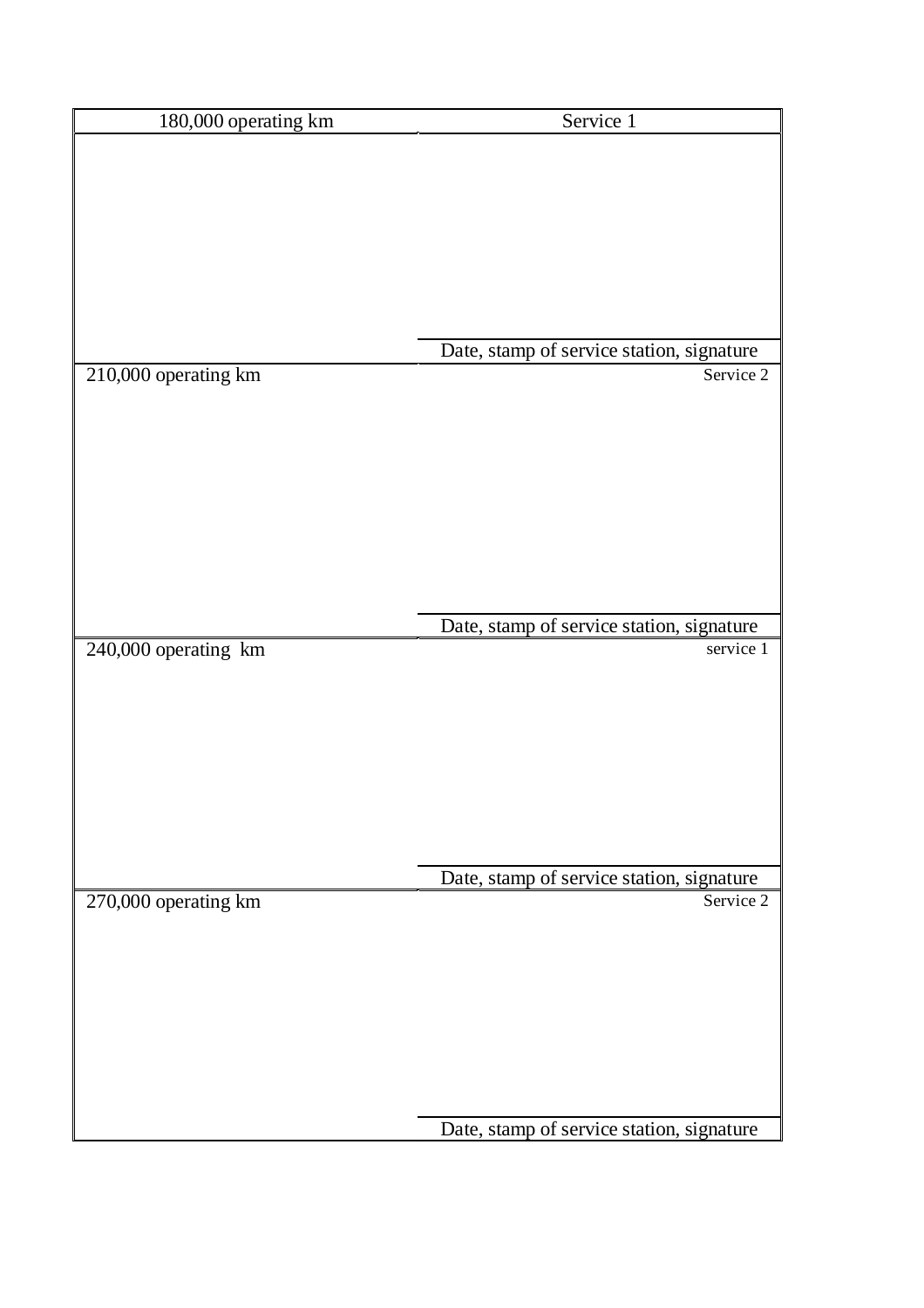| 300,000 operating km | Service 1                                 |
|----------------------|-------------------------------------------|
|                      |                                           |
|                      |                                           |
|                      |                                           |
|                      |                                           |
|                      |                                           |
|                      |                                           |
|                      |                                           |
|                      |                                           |
|                      |                                           |
|                      |                                           |
|                      |                                           |
|                      |                                           |
|                      | Date, stamp of service station, signature |
| 330,000 operating km | Service 2                                 |
|                      |                                           |
|                      |                                           |
|                      |                                           |
|                      |                                           |
|                      |                                           |
|                      |                                           |
|                      |                                           |
|                      |                                           |
|                      |                                           |
|                      |                                           |
|                      |                                           |
|                      |                                           |
|                      | Date, stamp of service station, signature |
| 360,000 operating km | Service 1                                 |
|                      |                                           |
|                      |                                           |
|                      |                                           |
|                      |                                           |
|                      |                                           |
|                      |                                           |
|                      |                                           |
|                      |                                           |
|                      |                                           |
|                      |                                           |
|                      |                                           |
|                      |                                           |
|                      |                                           |
|                      | Date, stamp of service station, signature |
| 390,000 operating km | Service 2                                 |
|                      |                                           |
|                      |                                           |
|                      |                                           |
|                      |                                           |
|                      |                                           |
|                      |                                           |
|                      |                                           |
|                      |                                           |
|                      |                                           |
|                      |                                           |
|                      |                                           |
|                      |                                           |
|                      | Date, stamp of service station, signature |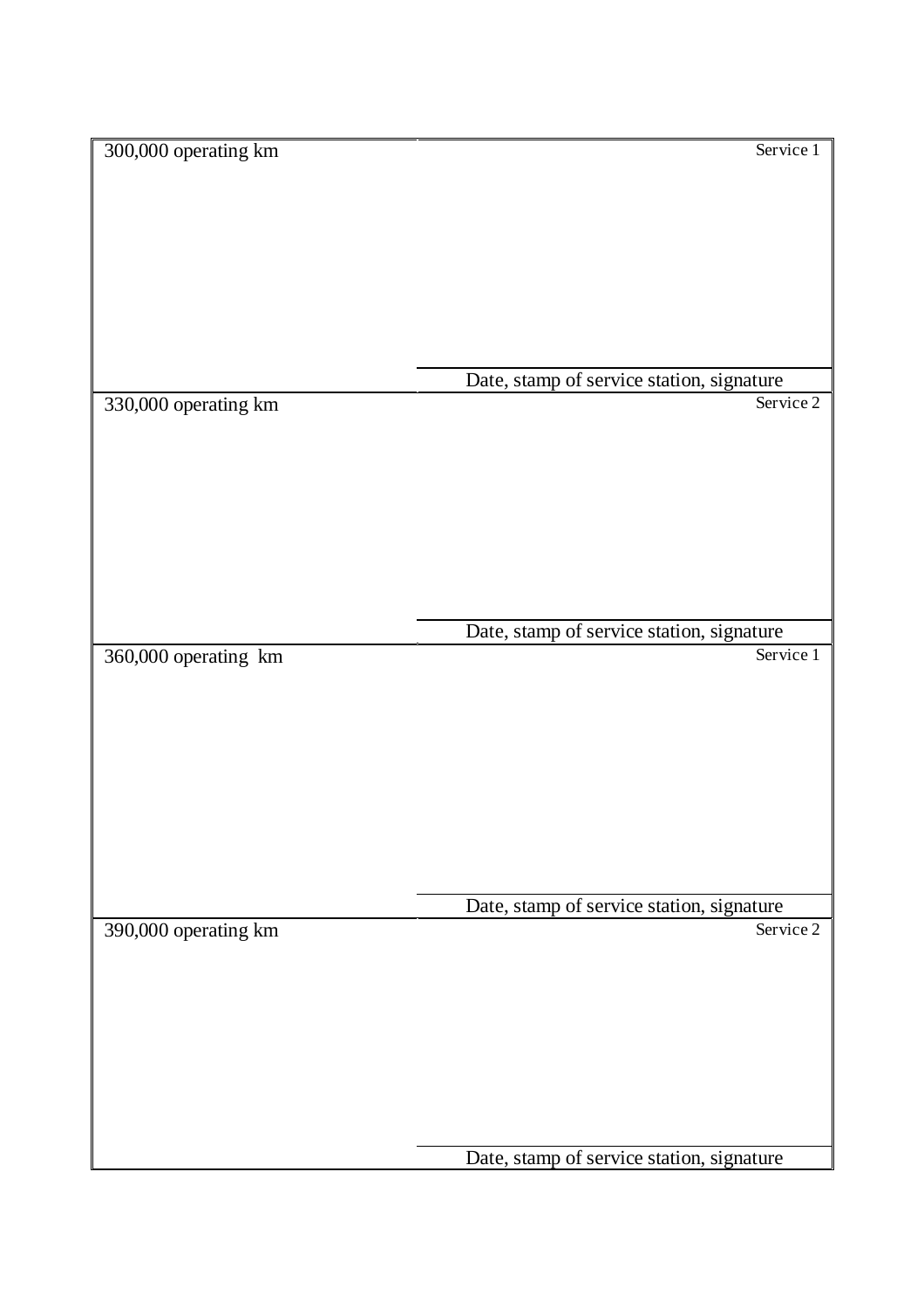| 420,000 operating km | service 1                                 |
|----------------------|-------------------------------------------|
|                      |                                           |
|                      |                                           |
|                      |                                           |
|                      |                                           |
|                      |                                           |
|                      |                                           |
|                      |                                           |
|                      |                                           |
|                      |                                           |
|                      |                                           |
|                      |                                           |
|                      |                                           |
|                      |                                           |
|                      |                                           |
|                      |                                           |
|                      | Date, stamp of service station, signature |
| 450,000 operating km | service 2                                 |
|                      |                                           |
|                      |                                           |
|                      |                                           |
|                      |                                           |
|                      |                                           |
|                      |                                           |
|                      |                                           |
|                      |                                           |
|                      |                                           |
|                      |                                           |
|                      |                                           |
|                      |                                           |
|                      |                                           |
|                      |                                           |
|                      |                                           |
|                      | Date, stamp of service station, signature |
|                      |                                           |
| 480,000 operating km | service 1                                 |
|                      |                                           |
|                      |                                           |
|                      |                                           |
|                      |                                           |
|                      |                                           |
|                      |                                           |
|                      |                                           |
|                      |                                           |
|                      |                                           |
|                      |                                           |
|                      |                                           |
|                      |                                           |
|                      |                                           |
|                      |                                           |
|                      |                                           |
|                      | Date, stamp of service station, signature |
| 510,000 operating km | service 2                                 |
|                      |                                           |
|                      |                                           |
|                      |                                           |
|                      |                                           |
|                      |                                           |
|                      |                                           |
|                      |                                           |
|                      |                                           |
|                      |                                           |
|                      |                                           |
|                      |                                           |
|                      |                                           |
|                      |                                           |
|                      |                                           |
|                      |                                           |
|                      | Date, stamp of service station, signature |
|                      |                                           |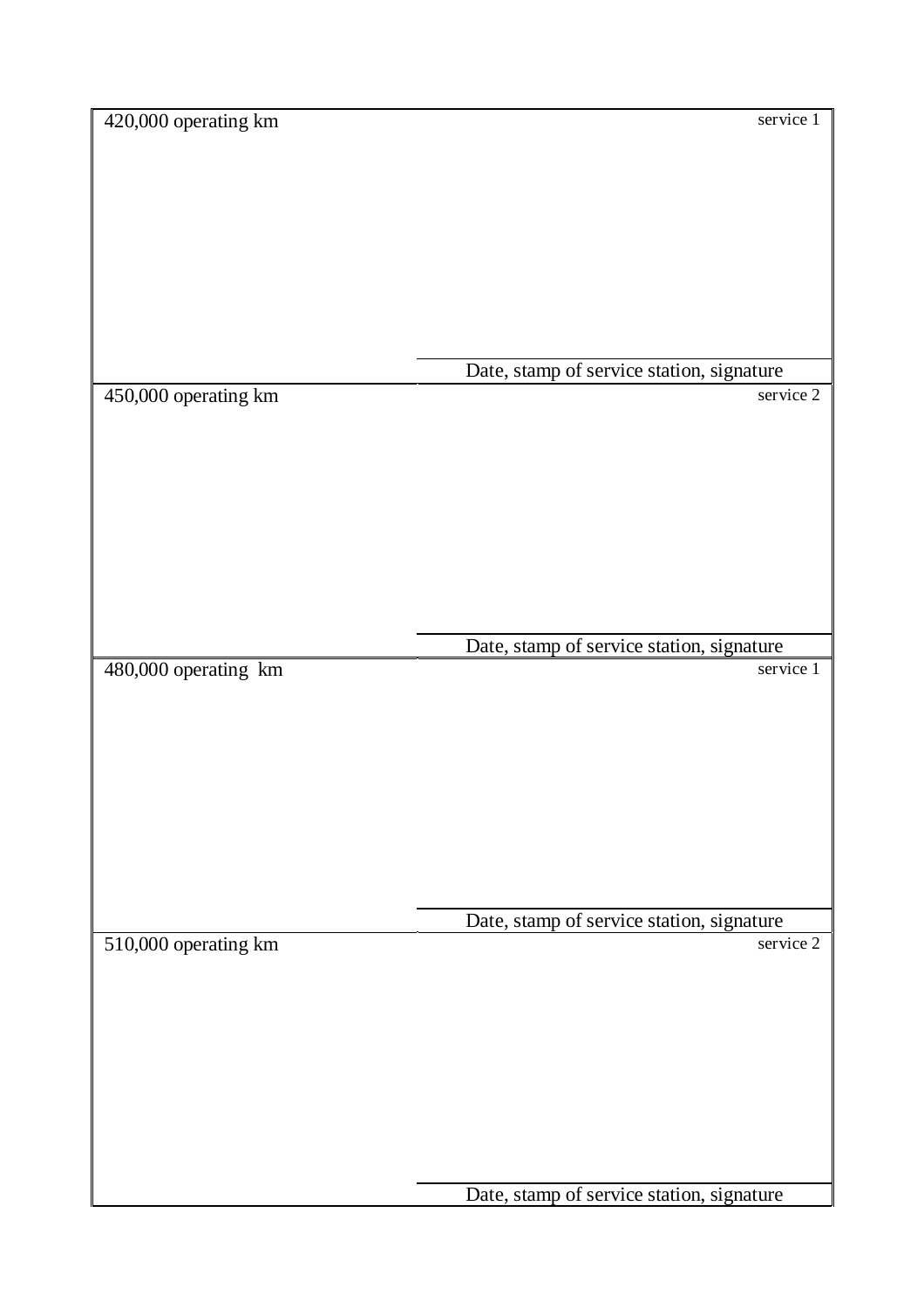# **Service** works – "service 1"

- 1. Check the condition and amount of hydraulic oil.
- 2. Exchange the hydraulic oil filter for tilting.
- 3. Adjust and lubricate the tipping buffer.
- 4. Examine the condition of the main piston, carry out maintenance, clean and lubricate.
- 5. Check the condition and reliability of the performance of sides and tailgate.
- 6. Examine the securing of the sides and tailboard.
- 7. Check of the condition of other oil and liquid fillings of the superstructure.
- 8. Check the working order of hydraulic pump switching (PTO).
- 9. Check the condition of stoppers and guides of the superstructure.
- 10. Examine the automatic drain valve and distributor.
- 11. Tighten all bearing bolt joints of superstructure.
- 12. Lubricate all places to be lubricated in accordance with the lubrication chart.
- 13. Test the electrical equipment and check indicators.
- 14. Examine the condition of the tarpaulin.
- 15. Test the tilting mechanism.
- 16. Test the tension of safety ropes.
- 17. Check or possibly replace cases and nylon beds of back swinging mechanisms.

## **Service works – "service 2"**

- 1. Exchange all oil and liquids of the superstructure and hydraulic system.
- 2. Exchange oil filters.
- 3. Adjust and lubricate the tipping buffer.
- 4. Adjust the tipping angles of the body.
- 5. Check and adjust the clearance of safety ropes.
- 6. Examine the condition of the main piston, carry out maintenance, clean and lubricate.
- 7. Check the working order, condition and securing of the sides and tailboard.
- 8. Examine the total state of the supporting frame and body.
- 9. Check for wear and clearance of all moving parts and pins of superstructure.
- 10. Check the working order of hydraulic pump switching (PTO).
- 11. Check the condition of the hydraulic pump.
- 12. Test the tightness of hydraulic and air system.
- 13. Check the condition of stoppers and guides of the superstructure.
- 14. Test the electrical equipment and control indicators.
- 15. Lubricate all places to be lubricated in accordance with the lubrication chart.
- 16. Clean the automatic drain valve and distributor.
- 17. Tighten all bolt joints of superstructure.
- 18. Check or possibly replace cases and nylon beds of back swinging mechanisms.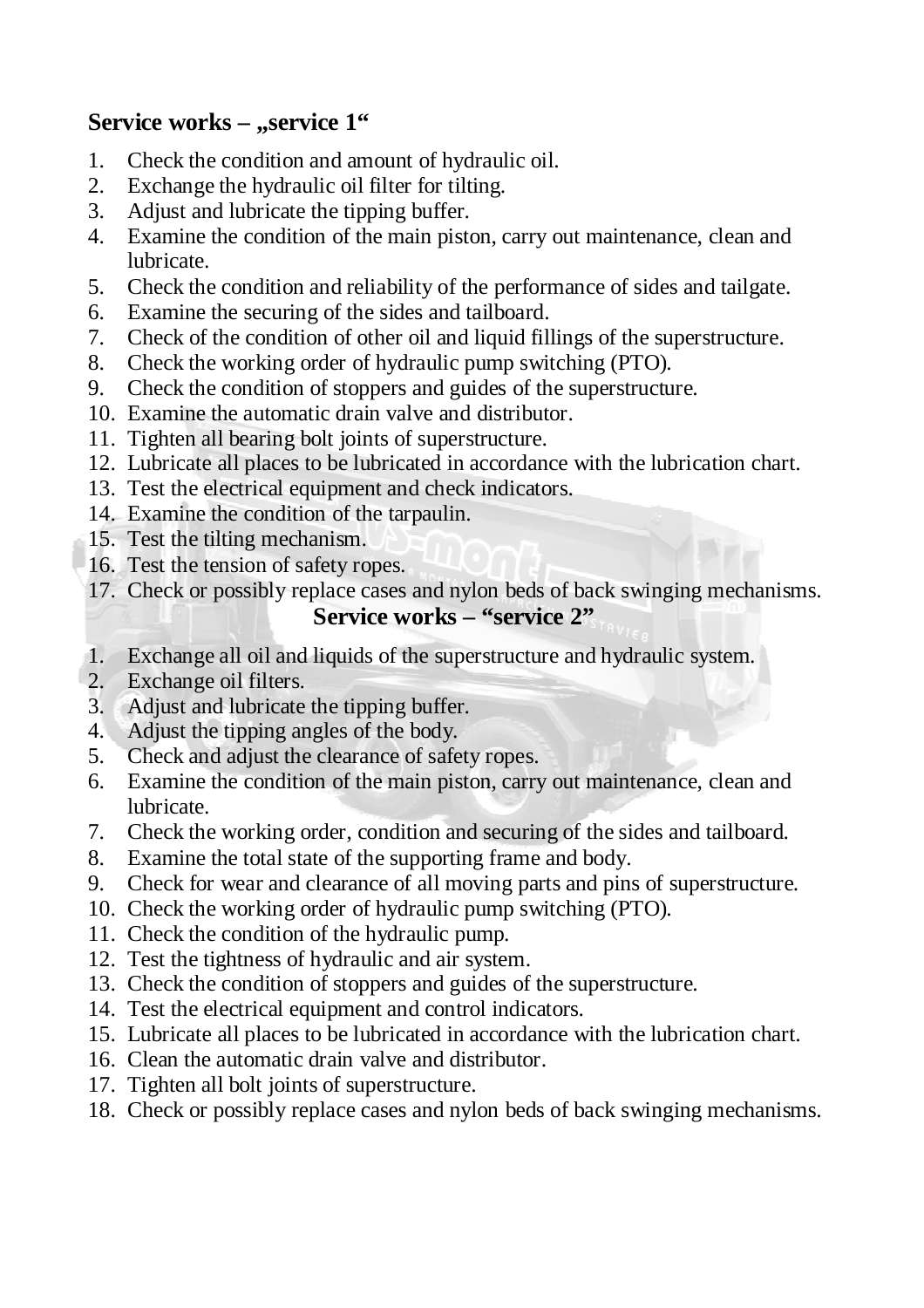# **Service after . . . ..... . km of operation**

Engineer: On: Actual operating hours: Performed service works:

Notes:

Customer's signature Stamp and signature of service station

# **Service after . . . . .... . km of operation**

Engineer: On: Actual operating hours: Performed service works:

Notes: